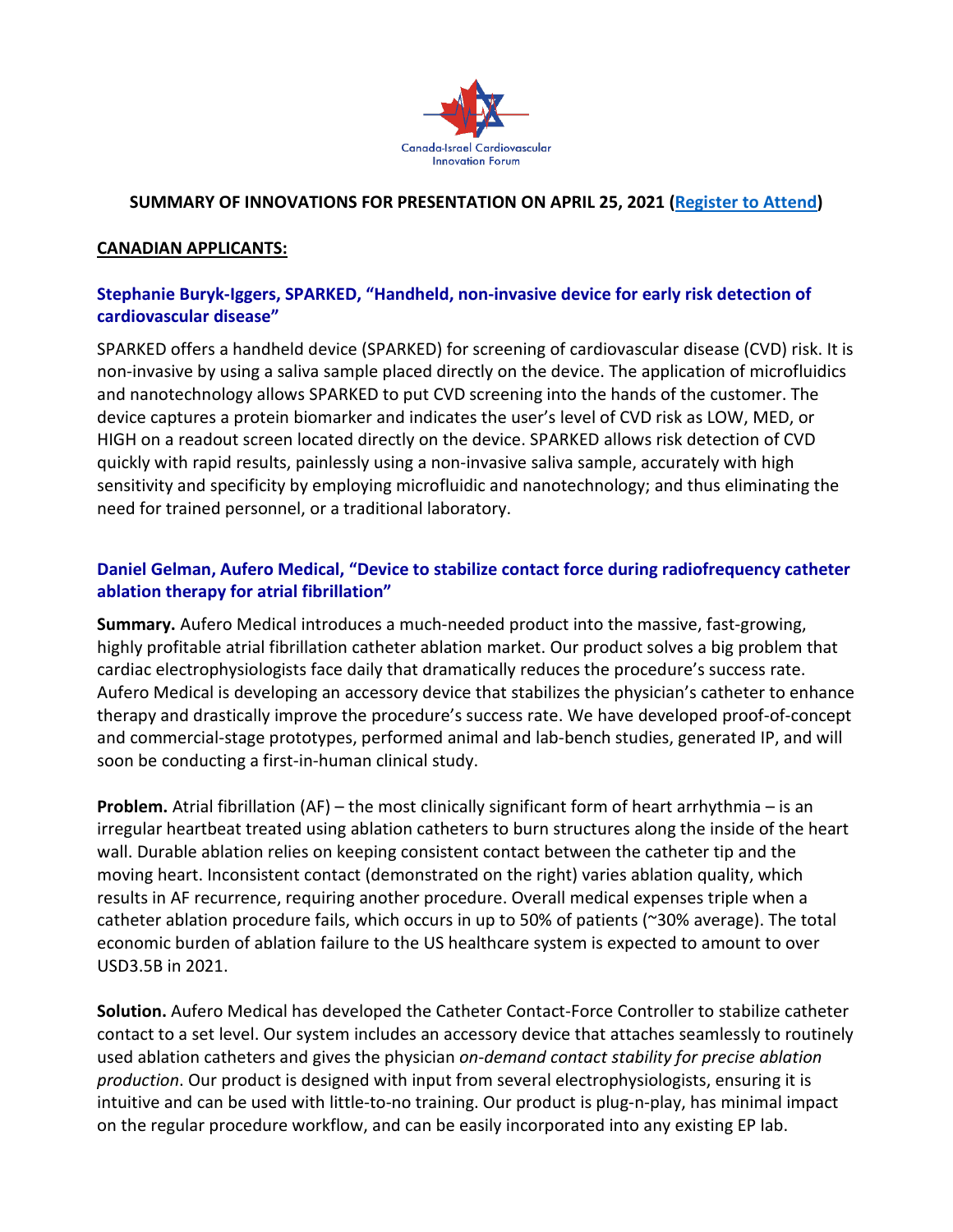

# **Surath Gomis, Arma Biosciences, "A handheld device for rapid, continuous remote monitoring of biochemical markers in patients with heart failure"**

Remote monitoring devices with the capability of biochemical monitoring of disease biomarkers remains an unmet need which could significantly improve patient outcomes with cardiovascular conditions such as heart failure (HF). Over 65 million patients are diagnosed with HF worldwide, where in Canada over 600,000 people live with HF and 50,000 more people are diagnosed each year. HF is the leading cause of hospitalizations and re-hospitalizations due to the challenge of managing discharged patients who can decompensate quickly, leading to 3-4 rehospitalizations per year per patient with average costs of >\$10,000 per patient for 5-10 day mean stays, costing more than \$2.8B per year. Remote monitoring of HF patients would allow patients and their physicians to obtain more data on how their health is trending, enabling early interventions such as with pharmaceutical regimen changes, to avoid re-hospitalization.

We have developed a new sensing strategy which permits molecular analytes to be detected in situ without any external reagents or sample processing, making this technology amenable to a remote monitoring format since it is self-contained, is a single-step measurement for the user, and is portable. Our sensing strategy, called a molecular pendulum (MP), measures the presence and concentrations of molecular biomarkers of disease in just a drop of biofluid, such as blood, saliva, urine, tears, or sweat, using an antibody tethered to the MP. Under an electric field, the MP falls, and we readout sensor motion using as an electric current correlating with protein concentration. For patients with HF, many biochemical markers including B-type natriuretic peptide (BNP), Nterminal (NT)-pro hormone BNP (NTpro-BNP), C-reactive protein (CRP), or cardiac troponin I (cTnI) increase in concentration if patents are decompensating, and we can detect these proteins in blood or saliva. We have already demonstrated detection of BNP in vitro, and cTnI for continuous monitoring in situ in mouse models (Das, J., Gomis, S. et al. Nature Chemistry, 2021).

Currently, HF remote monitoring includes assessment of physical symptoms, and a few externally accessible measurements such as heart rate and blood pressure. Blood tests for biomarkers are generally done during regular doctor visits (every two weeks to every six months depending on the patient's HF severity). Our technology would enable the addition of biochemical measurements of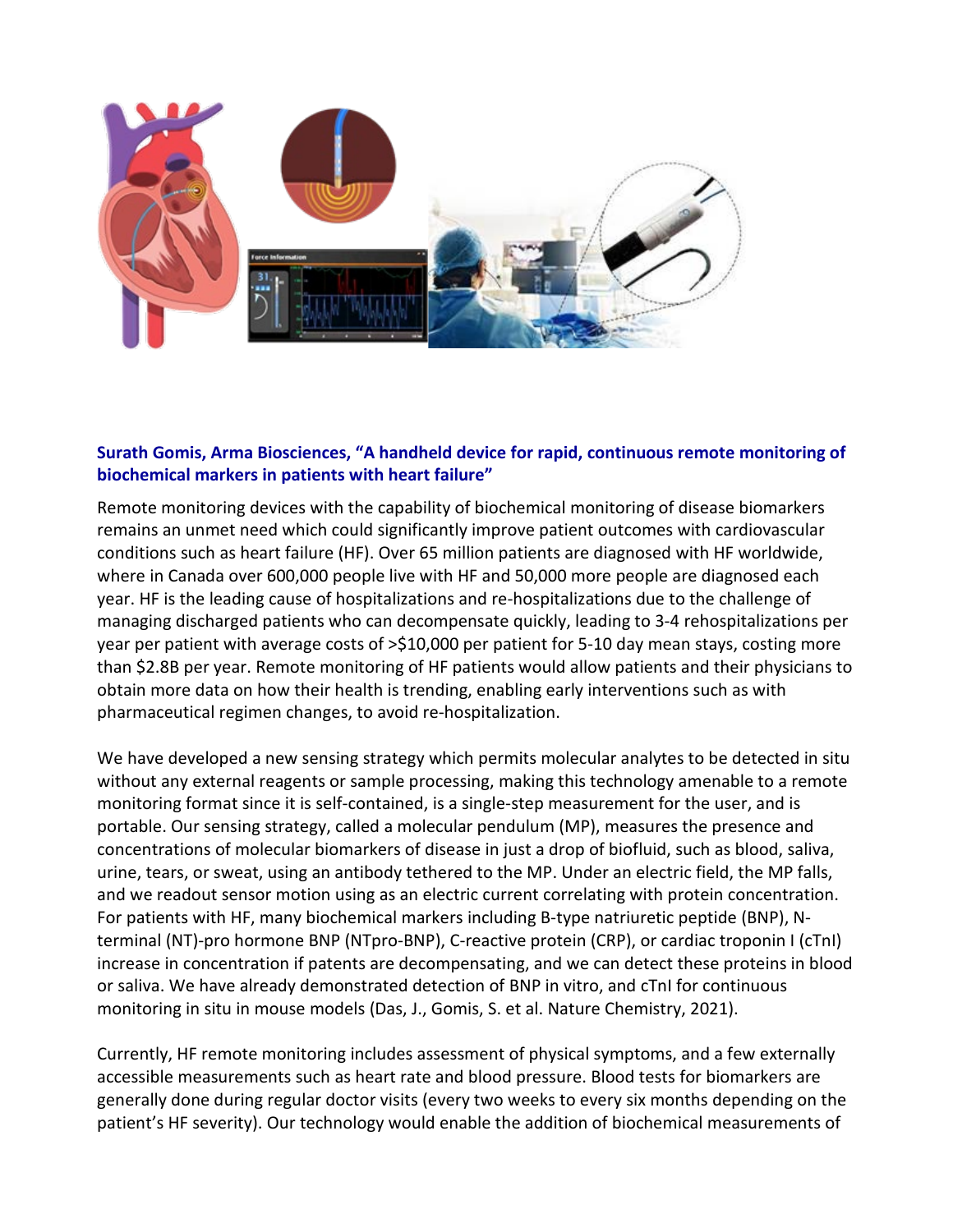BNP and other biomarkers which are a direct response of heart health and mortality in HF patients to be done remotely as frequently as needed, to improve patient outcomes by enabling early intervention. Funding from the Canada-Israel Cardiovascular Innovation Competition would allow us to translate our technology into a remote patient monitoring platform, including the development and scaling up of our sensors as disposable test strips and the handheld measurement device to take the measurements on the test strips. With cardiology collaborators at the Ted Rogers Centre for Heart Research and a strategic partner identified to help with industrial sensor scaling, we are confident in the capabilities of our technology to greatly benefit HF patient outcomes. The support of the CI2 Forum will be instrumental in our preclinical studies.

### **Ali Tavallaei, Magellan Biomedical, "A novel catheter allowing for accurate localized steering and tracking of endoluminal devices"**

It is estimated that more than 2.14 million deflectable catheters are used globally for various cardiovascular interventions. All deflectable catheters are remotely manipulated from outside the body and rely on the same old method of pulling on wires integrated within the catheter to deflect the softer distal end of the catheter. These devices have 3 degrees of freedom (DOF): axial pushpull, rotation, and deflection of the distal end. The user inputs are applied manually from outside the patient body. The remote manipulation of these lengthy and flexible catheters, together with their extensive engagement with the more rigid anatomy along their length, significantly limits the precise navigation and control of these devices. To address these limitations, we have developed an entirely novel approach to catheter steering and tracking that promises to overcome many of the limitations of conventional deflectable catheters. Our proposed solution consists of an expandable Nitinol frame, which is initially constrained within an outer sheath. When we approach the vicinity of the target anatomy using the sheath, then the frame is expanded and anchors to the anatomy of interest. Once the frame is expanded, it acts as a relatively rigid frame of reference that allows for local manipulation—and tracking—of a catheter tip relative to the frame and hence the anatomy to which it is anchored to. As the catheter is manipulated with a number of cables, it is mechanically over-constrained and is not free to move or buckle when under excessive axial force. As the cables are mechanically tracked, using the geometric constraints of the system, the device's position can be tracked with high accuracy relative to the frame and hence the anatomy. The tracking relative to the frame is presented for the user in real-time to provide 3D visualization of the device's position in conjunction with conventional fluoroscopy/US imaging. The proposed platform technology has numerous applications and can be used for therapeutic and diagnostic purposes or both. The manipulated catheter accommodates other devices through its lumen, such as guidewires, needles, ablation catheters, etc., or it can accommodate imaging sensors such as US transducers allowing for forward-looking imaging and a complete image-guided navigation platform.

This technology provides a passive (manually operated) and inexpensive solution that overcomes the intrinsic limitations in steering, tracking, and navigation of conventional cardiovascular devices. **This solution offers localized, accurate, and reliable control** of the catheter position **relative to the anatomy of interest rather than a random trial and error approach** that exists with many conventional devices.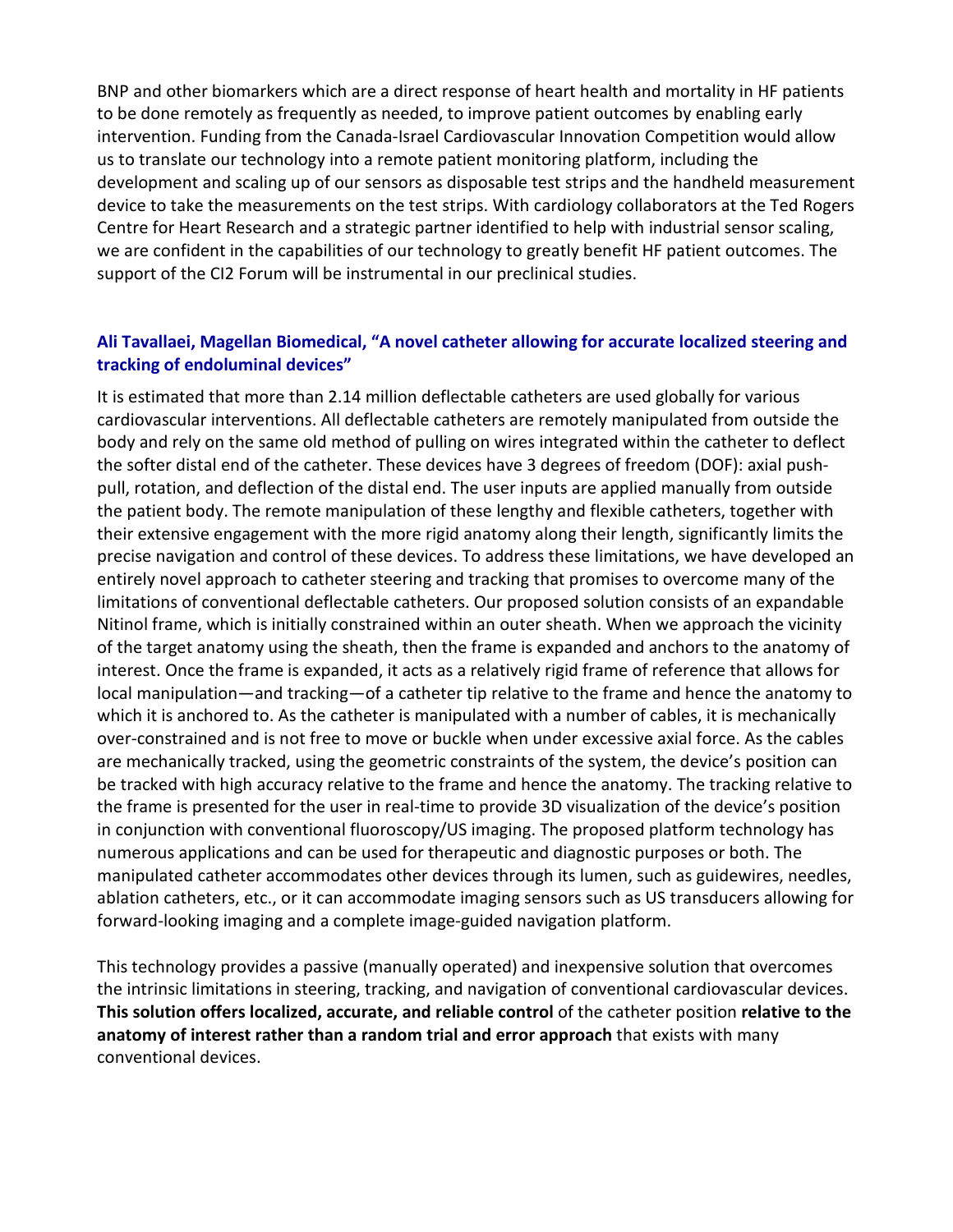# **Ryan Tennant, No named company, "A novel re-entry device for angioplasty of coronary and peripheral chronic total occlusions"**

Coronary artery and peripheral artery chronic total occlusions (CTOs) remain a therapeutic challenge for interventionalists. Success rates are approximately 50%-70% for most operators in carefully selected cases. The most common reason for failure is inability to cross the occluded segment with a guidewire into the distal true lumen of the artery. In many of these cases, the guidewire actually crosses the occlusion but has been advanced into the subintimal space and unable to re-enter into the true lumen. Current devices to redirect the guidewire are limited by cost, size/bulkiness of the device (peripheral CTOs), and the requirement for advanced skill set to operate the device (coronary CTOs).

Our innovation is a re-entry device, which is a microcatheter fitted with a micro balloon within the distal end of the device. Inflation of the balloon redirects the guidewire out of the microcatheter at the precise angle required to re-enter the lumen beyond the occlusion. The microcatheter size and function are similar to conventional microcatheters currently used in CTO angioplasty procedures in the coronary and peripheral arteries, and therefore very familiar and comfortable for operators. The proximal end of the microcatheter contains a separate port for an inflation device that is connected through a hypotube inside the catheter lumen to the distal balloon. To confirm orientation of the microcatheter under fluoroscopy, the device has a uniquely shaped radio-opaque marker around the distal tip that appears as a different shape under two 90-degree apart fluoroscopic images. The device kit also contains a realignment rod that can be inserted into the microcatheter to permit rotation of the microcatheter into the desired position for re-entry into the true lumen.

A provisional USA patent application (US 62/566,610) was filed on September 11, 2017. A PCT application, International Publication Number WO 2019/046976 A1, has a filing date Sept 11, 2018. National entry applications have been submitted. The patent is currently in the final stages of being reassigned from the institution (Sunnybrook Health Sciences Centre) to the inventors. Several prototypes have been developed and device freeze is expected in fall 2021.

#### **ISRAELI APPLICANTS**

## **Lihu Avitov, Revamp Medical, "The Doraya Catheter - a novel temporary intravenous flow regulator"**

Revamp Medical has developed an innovative medical device designed to address the indication of Acute Heart Failure (AHF), a common condition that carries a high morbidity and mortality. Acute heart failure is a sudden worsening of the signs and symptoms of CHF (congestive heart failure), primarily caused by fluid congestion. AHF is a complex systemic disease that causes organ damage and can cause death if not quickly treated.

Fluid decongestion is key in the treatment of AHF patients, where diuretics form the primary decongestive treatment for this condition. 15-30% of ADF admitted patients suffer from Diuretic Resistance, defined as failure to achieve effective congestion relief despite appropriate or escalating diuretic doses.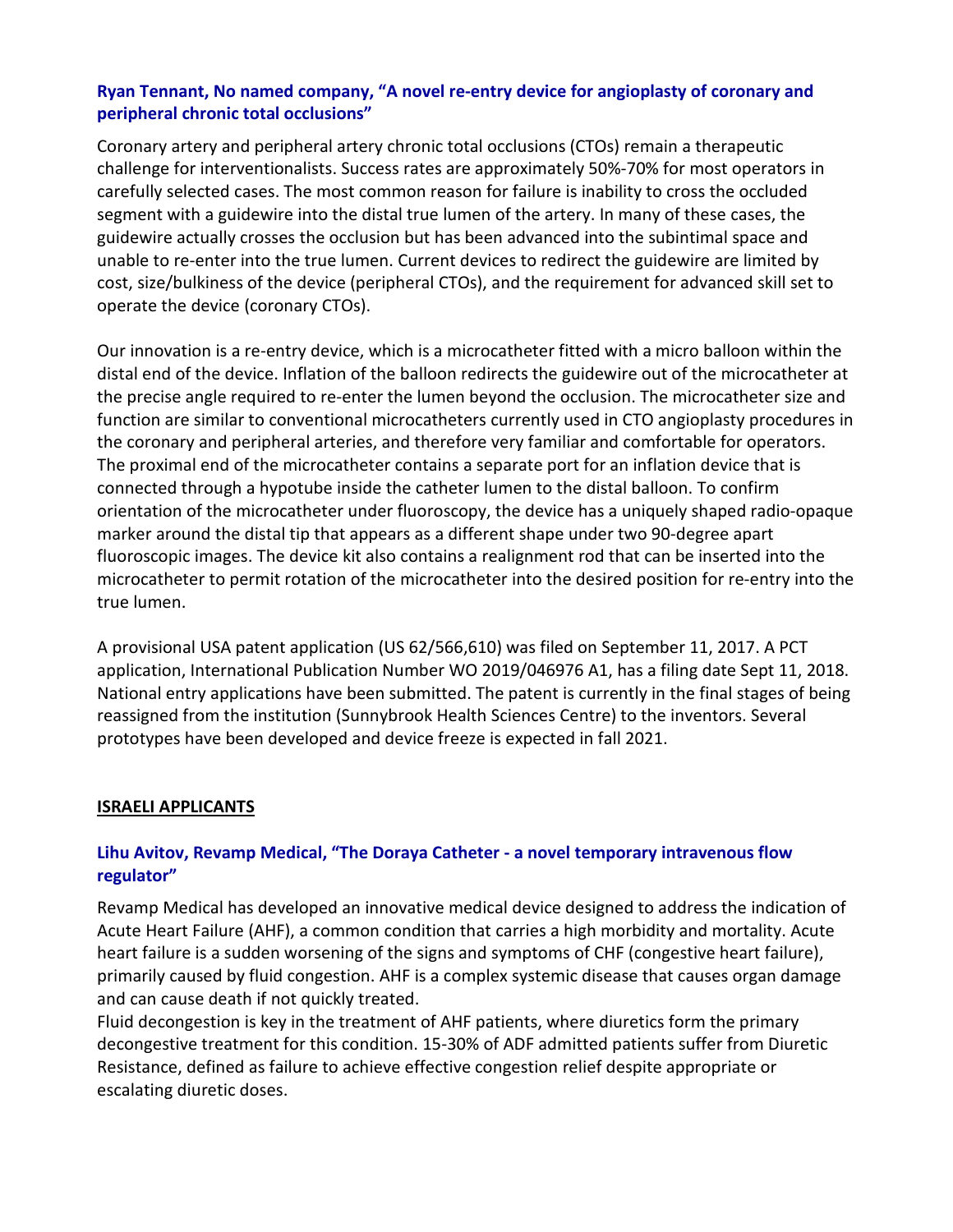The leading contributing factors to diuretic resistance are **Increased Central Venous Pressure (CVP) & Renal Venous Pressure (RVP)**. The Doraya is a temporary (up to 12 hours) intervention to reduce CVP/RVP with the goal to improve diuretic responsiveness and improve congestion signs and symptoms.The Doraya Catheter is a temporary intravenous flow regulator that is percutaneously positioned in the inferior vena cava below the level of the renal veins. The catheter distal frame creates a modulation of venous flow, resulting in reduced CVP at the outlet of the renal veins. By creating an optimal hemodynamic environment, the Doraya enables diuretic efficiency to relieve congestion and restore organ function following AHF, reducing prolonged hospital admissions and readmission rates.Revamp completed a 9 patient FIH study in Europe and Israel, with promising results. The initial data demonstrated safety (no device related SAE, stable hemodynamics, 100% successful deployment and removal) and signs of improvements (2.6X improvement in Urine output rate, >30% CVP/RAP reduction, improvement in dyspnea and edema at 48 hours). Based on these results, FDA granted the Doraya a Breakthrough Device Designation in mid 2020.

The company is now preparing for an Early Feasibility Study in the US (5 sites, all in the NY area) to start enrollment late 2021, and is looking to expand its clinical work to Europe and Canada as well, with the goal of obtaining a CE mark.

# **Nitai Hanani, Paragate Medical, "Implantable Peritoneal Ultrafiltration Device (IPUD), for continuous & active fluid decongestion in heart failure patients"**

Paragate Medical aims to improve clinical condition of fluid overloaded patients by **continuously removing extracellular fluids** with a unique fully implantable peritoneal ultrafiltration device, operating non-aggressively and independently of the kidneys' function.

The Paragate device breaks the hospitalization cycle for the chronic overloaded patients. Instead of receiving acute and aggressive diuresis treatments that do not prevent recurrence of the overload episodes, the Paragate device offers an active 24/7 out-of-hospital solution that goes beyond the monitoring.

## **Elon Reshef, Invatin Technologies, "A Novel Continuous Stroke Prevention Device"**

INVATIN developed the SYNAXIS, a first in class permanent aortic implantable apparatus for diversion of thromboembolic materials from the brain. The device was developed to address the large population of patients with atrial fibrillation (AF), high stroke risk, and high bleeding risk. Patients that cannot be treated with other measures are the ultimate candidates for the SYNAXIS. Accordingly, it may be used in patients with intra-cardiac thrombi and in patients who are at risk for non-left atrial auricle (LAA) related cerebral embolization. The device confers a new approach towards stroke prevention, and poses several advantages as compared with available technologies and drugs.

The INVATIN's SYNAXIS is a novel one-piece cylindrical endovascular graft consisting of Nitinol frame and detachable filtering unit components. The stent graft is constructed of woven polyester fabric sewn to self-expanding nitinol stents with braided polyester and monofilament PTFE suture. The filter unit is made of PTFE foil fenestrated with 1X1 mm pores, positioned 100 micrometers